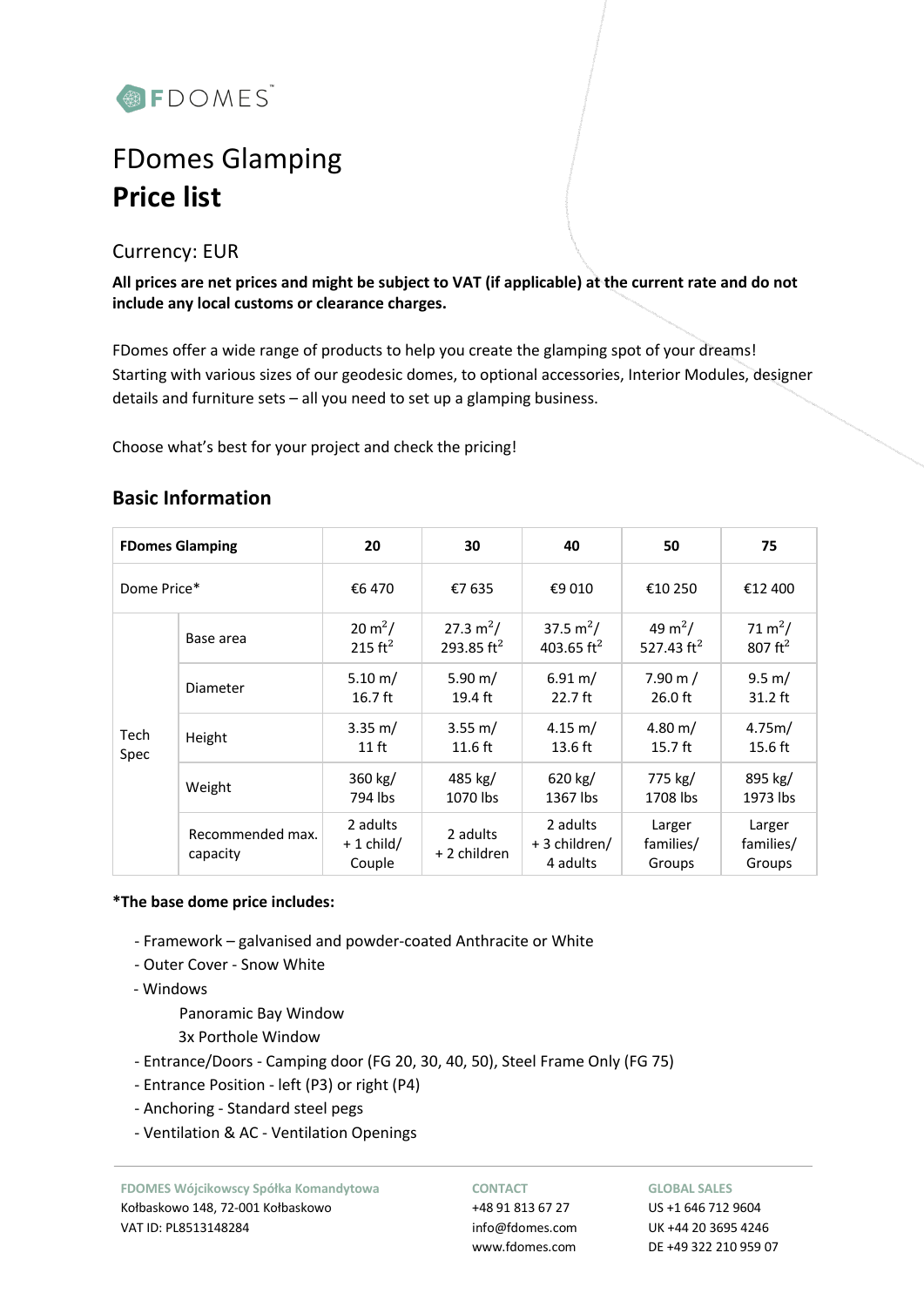

# **Exterior**

| <b>FDomes Glamping</b> |                                   | 20   | 30                           | 40     | 50     | 75     |
|------------------------|-----------------------------------|------|------------------------------|--------|--------|--------|
| <b>Outer Cover</b>     | Lake Grey                         | €250 | €355                         | €470   | €530   | €590   |
|                        | Saudi Beige                       |      |                              |        |        |        |
|                        | Dune Cream                        |      |                              |        |        |        |
|                        | <b>Forest Green</b>               |      |                              |        |        |        |
|                        | Mediterranean Olive               | €500 | €700                         | €940   | €1 060 | €1 110 |
| Windows                | Vision Window                     |      | $\qquad \qquad \blacksquare$ | €6 200 | €6 200 |        |
|                        | 2 x Additional Porthole<br>Window | €500 |                              |        |        |        |
|                        | Skylight Window                   | €560 | €580                         | €600   | €620   | €715   |
| Entrance/Doors         | Glass Door                        |      | €1450                        | €1450  | €1 450 | €1 450 |
|                        | <b>Steel Frame Only</b>           | €765 |                              |        |        |        |
| Deck Anchoring         |                                   | €200 |                              |        |        |        |

### **Interior**

| <b>FDomes Glamping</b>                                              |                                 | 20     | 30     | 40     | 50     | 75     |
|---------------------------------------------------------------------|---------------------------------|--------|--------|--------|--------|--------|
| <b>PVC Membrane Ground Cover</b>                                    |                                 | €450   | €650   | €850   | €1 050 | €1 600 |
| Insulation Liner                                                    | Light Grey                      | €2 500 | €2 900 | €3 700 | €4 000 | €4 400 |
|                                                                     | Khaki                           |        |        |        |        |        |
|                                                                     | Ecru                            |        |        |        |        |        |
| Insulation Liner+<br>(for temp. above 25°C/77°F or below -15°C/5°F) |                                 | €3 745 | €4 130 | €5 150 | €5 850 | €7 600 |
| <b>Ventilation &amp; AC</b>                                         | Solar-Fan                       | €700   |        |        |        |        |
| Stove                                                               | Wood-burning Stove<br>+ Chimney | €2 200 | €2 270 | €2 410 | €2 515 | €2 515 |
|                                                                     | Chimney Only                    | €1 090 | €1 160 | €1 300 | €1 405 | €1405  |
|                                                                     | Dark Grey                       |        |        | €600   | €700   | €800   |
| Curtains                                                            | Taupe                           | €500   | €550   |        |        |        |
|                                                                     | <b>Beige</b>                    |        |        |        |        |        |

**FDOMES Wójcikowscy Spółka Komandytowa** Kołbaskowo 148, 72-001 Kołbaskowo VAT ID: PL8513148284

#### **CONTACT**

+48 91 813 67 27 info@fdomes.com www.fdomes.com

#### **GLOBAL SALES**

US +1 646 712 9604 UK +44 20 3695 4246 DE +49 322 210 959 07